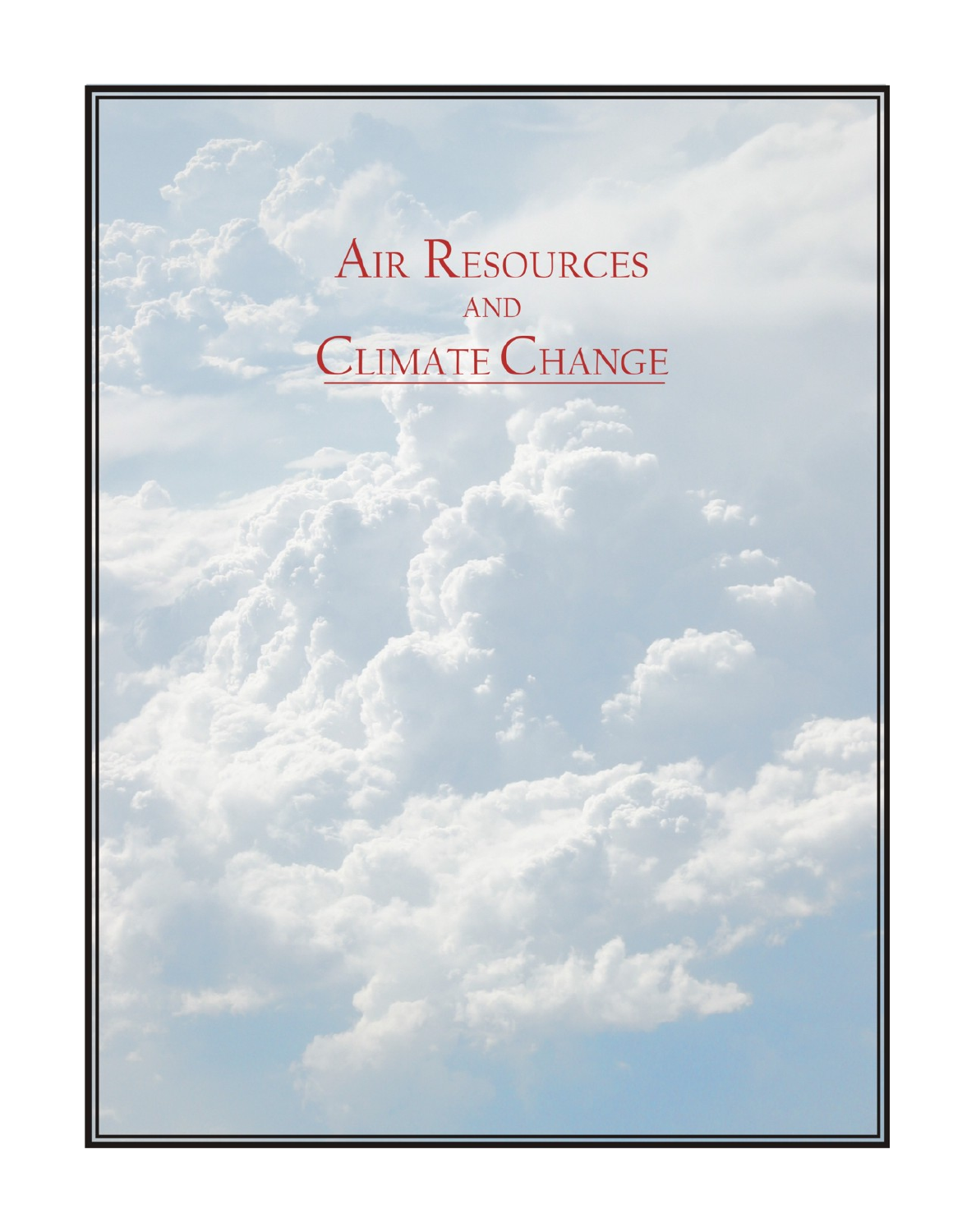AIR RESOURCES & CLIMATE CHANGE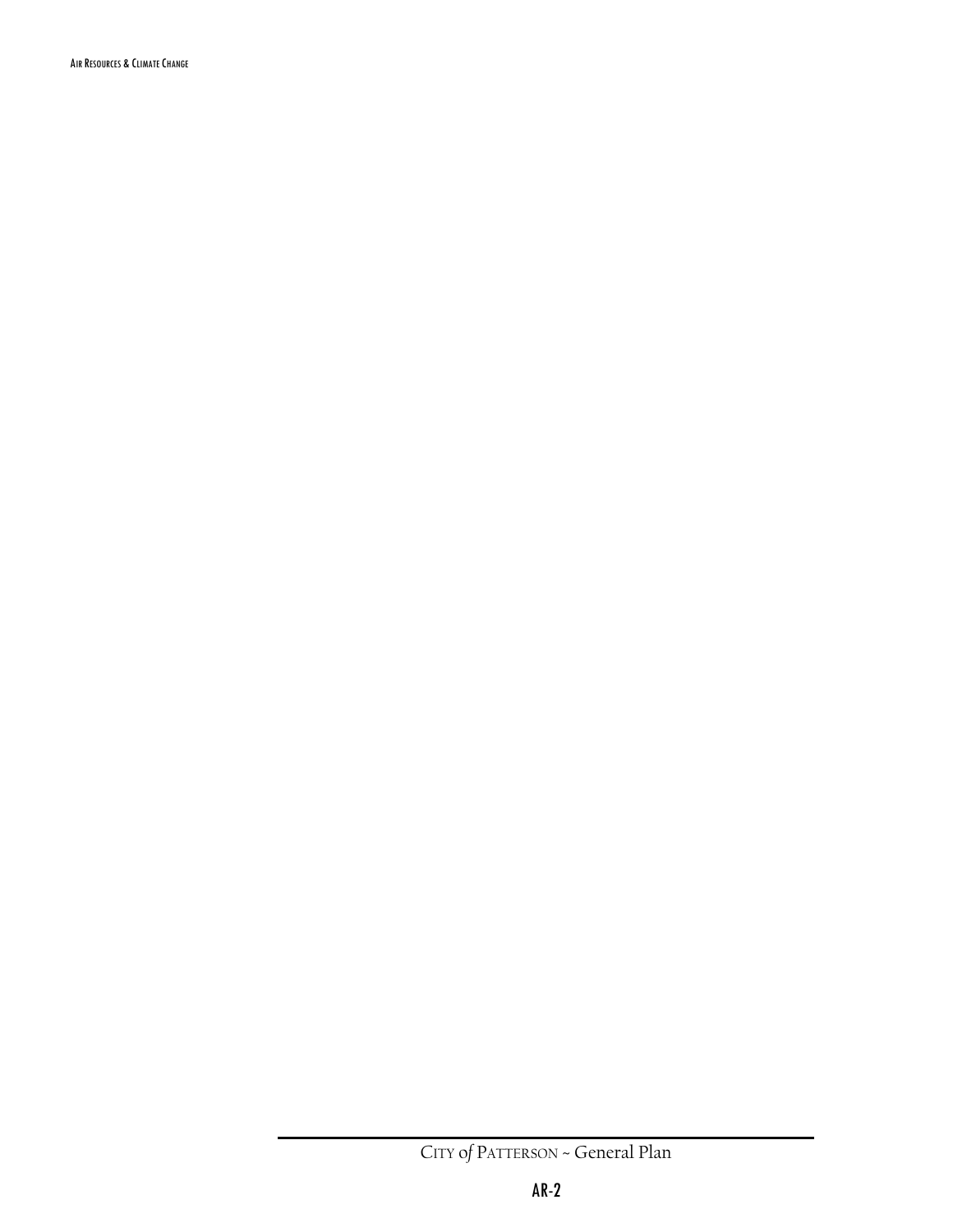# Introduction

The Air Resources Element provides policies and programs to guide the location, design, and quality of development in a manner that protects air quality resources in Patterson and in the region.

Because of on-going violations of the National Ambient Air Quality Standards (NAAQS) and California Ambient Air Quality Standards (CAAQS) for ozone and PM10 in the San Joaquin Valley air basin (SJVAB), the region is designated as a nonattainment area for these criteria pollutants, and these pollutants are therefore the most relevant to air quality planning and regulation in the SJVAB. The San Joaquin Unified Air Pollution Control District manages these pollutants through a long-term attainment planning process that forecasts emissions and future concentrations depending on changes in source activity, regulatory programs, and meteorological conditions. The air quality plans for demonstrating attainment (one each for ozone and PM10) are evolving documents that are updated approximately triennially to reflect the changing population, economic, land use, and transportation conditions in the San Joaquin Valley.

The local transportation planning agencies (in this area, Stanislaus Council of Governments) and California Air Resources Board (CARB) provide the information needed to predict future on-road mobile source emissions. Programs for motor vehicle inspection and maintenance (smog check), fuel reformulation, encouraging use of transit, and stringent control of stationary sources are all triggered by the nonattainment status of the area. If violations of the ambient air quality standards in the region persist beyond the attainment dates predicted by District plans, federal transportation funds can be withheld, adversely affecting future transportation projects in the region. The region needs to meet the federal 8-hour ozone standard before 2013, and the PM10 standard by 2010.

Government Code Section 65302.1, requires cities and counties in the San Joaquin Valley to amend appropriate elements of their general plans to include data, analysis, comprehensive goals, policies, and feasible implementation strategies to improve air quality. Specifically, the statute recommends that the following be included in the general plan:

- Determine and mitigate project level and cumulative air quality impacts under the California Environmental Quality Act (CEQA) (Division 13 (commencing with Section 21000) of the Public Resources Code). (B) (please refer to the General Plan Final Environmental Impact Report)
- Integrate land use plans, transportation plans, and air quality plans.
- Plan land uses in ways that support a multimodal transportation system. (Please refer to policies of the Land Use Element, LU-1 through LU-7, as well as AR-2.1 through AR-2.5)
- Local action to support programs that reduce congestion and vehicle trips. (policies AR-1.9 through AR-1.12)
- Plan land uses to minimize exposure to toxic air pollutant emissions from industrial and other sources.
- Reduce particulate matter emissions from sources under local jurisdictions. (please refer to policies AR-5.1 through AR-5.3)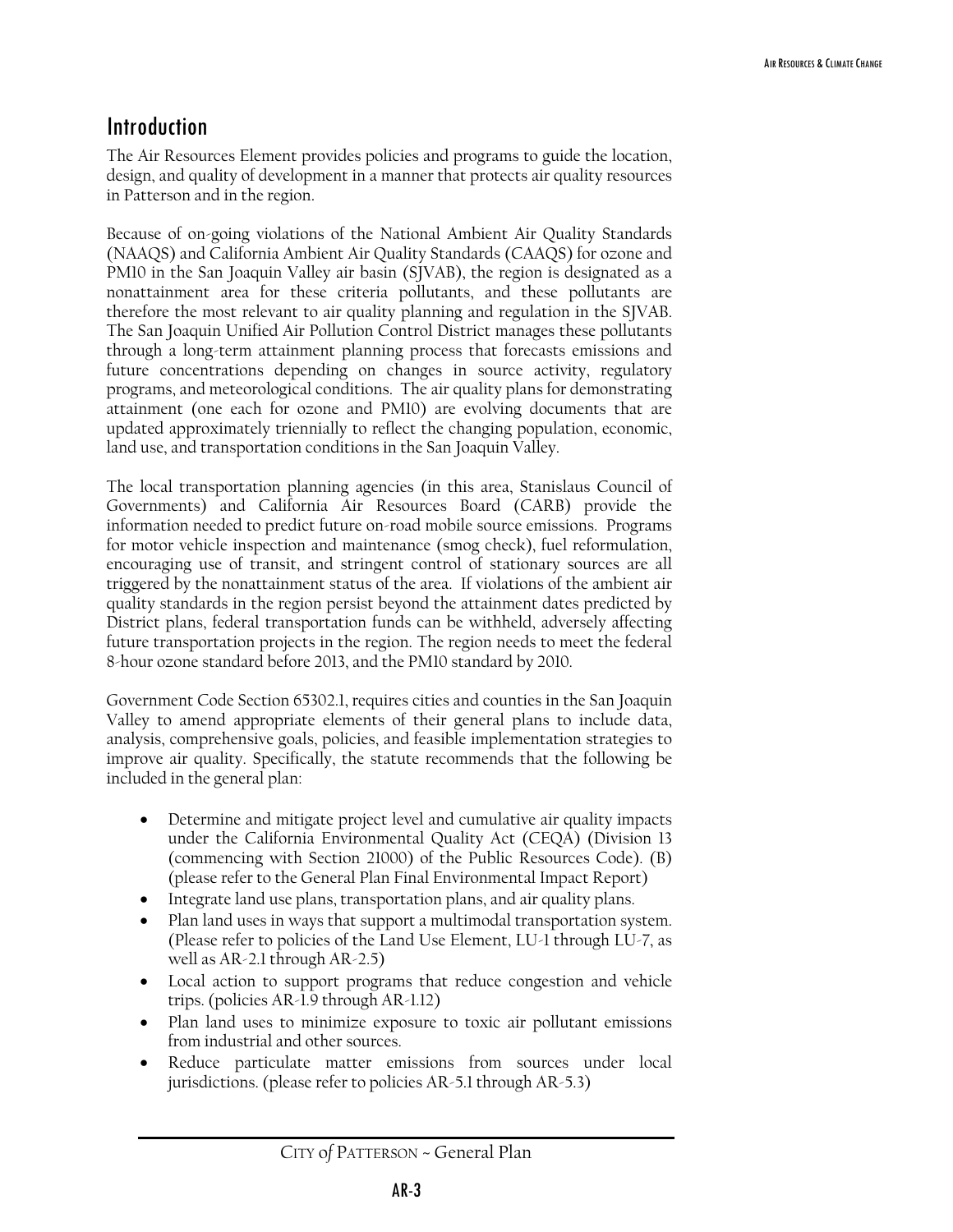• Support district and public utility programs to reduce emissions from energy consumption and area sources. (see policies AR-6.1 through AR-6.3)

Based upon the schedule outlined in the bill, jurisdictions in Fresno and Kern counties are required to comply with this requirement by June 30, 2009. Jurisdictions in Stanislaus county (including Patterson) are required to comply by June 30, 2010.

#### Greenhouse Gas Emissions (GHGs)/AB 32

California's major initiatives for reducing climate change or greenhouse gas (GHG) emissions are outlined in Assembly Bill 32 (signed into law 2006), 2005 Executive Order and a 2004 ARB regulation to reduce passenger car GHG emissions. These efforts aim at reducing GHG emissions for the State to 1990 levels by 2020—a reduction of approximately 30 percent, and then an 80 percent reduction below 1990 levels by 2050. Currently, the APCD is engaged in scoping meetings to discuss greenhouse gas issues in the San Joaquin Valley and potential solutions to those issues. District staff will also outline a proposed process to develop a Climate Change Action Plan (CCAP)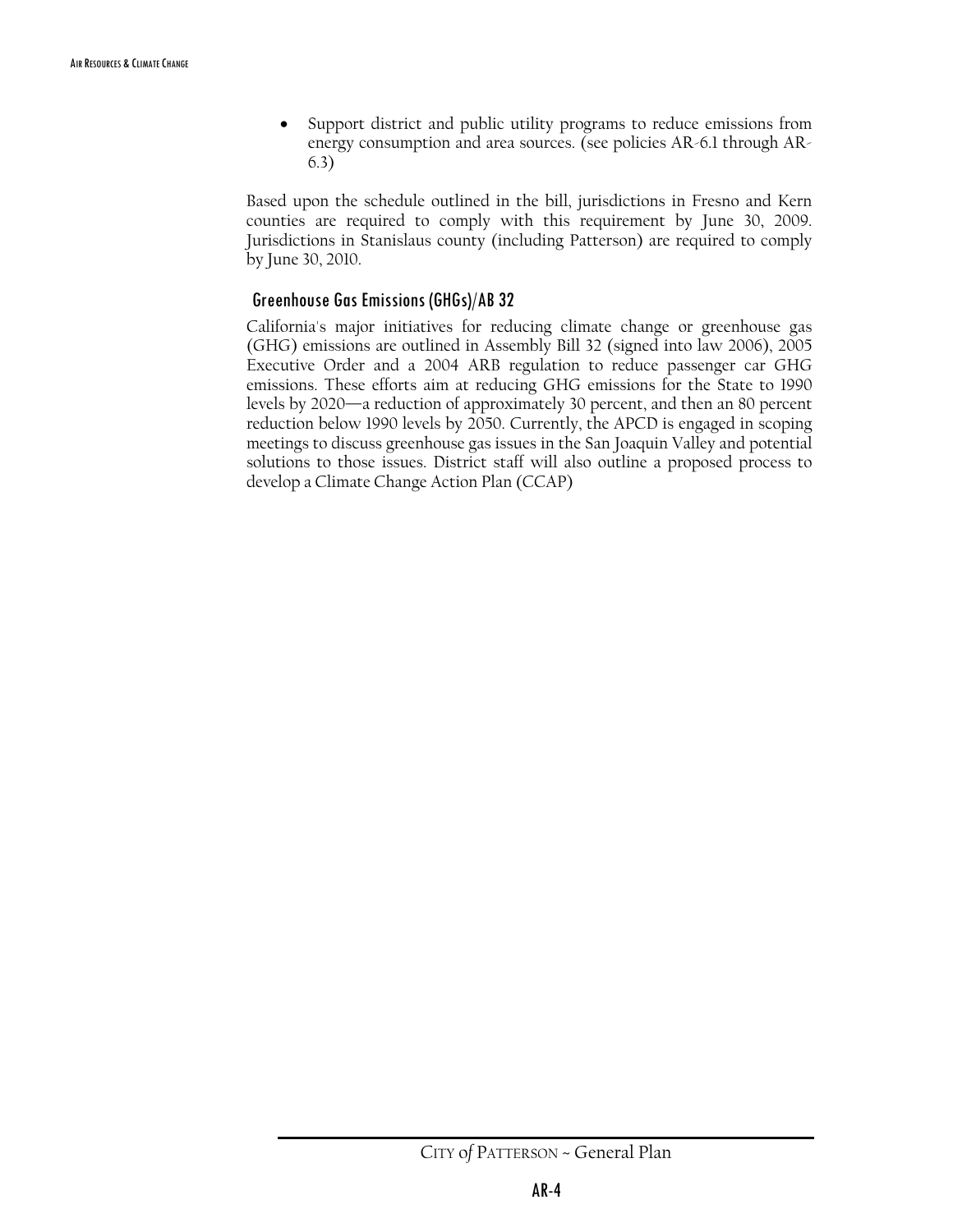# Goals and Policies

## Effective Coordination of Air Quality Mitigation Efforts

Goal AR-1: To foster effective communication, cooperation, and coordination in developing and operating community and regional air quality programs.

#### Policies

- AR-1.1 Source regulation. The City shall review development projects using criteria established by the San Joaquin Valley Unified Air Pollution Control District in order to minimize future increases in vehicle travel and to assist in implementing appropriate indirect source regulations adopted by the Air Pollution Control District.
- AR-1.2 APCD cooperation. The City shall work with the San Joaquin Valley Unified Air Pollution Control District to ensure the earliest practicable attainment and subsequent maintenance of federal and state ambient air quality standards.
- AR-1.3 CEQA. The City shall use the CEQA process to identify and avoid or mitigate potentially significant air quality impacts of new development. The CEQA process shall be used to ensure early consultation with the San Joaquin Valley Unified Air Pollution Control District concerning air quality issues associated with specific development proposals.
- AR-1.4 Air quality mitigation. The City shall ensure all air quality mitigation measures are feasible, implementable, and cost effective.
- AR-1.5 Cumulative impacts. The City shall identify the cumulative transportation and air quality impacts of all general plan amendments approved during the previous year.
- AR-1.6 Innovative strategies. The City shall encourage innovative mitigation measures to reduce air quality impacts by coordinating with the District, project applicants, and other interested parties.



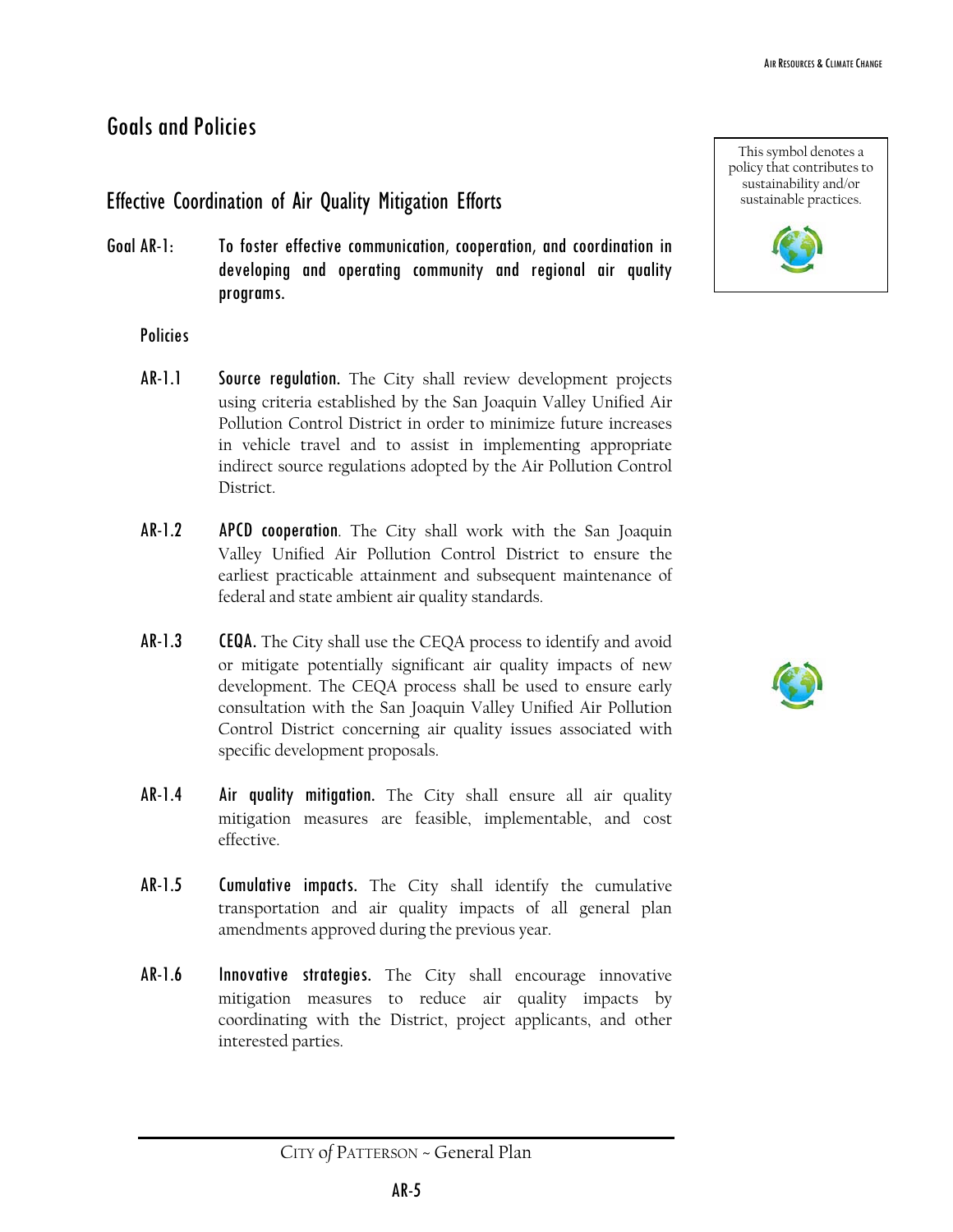- AR-1.7 Neighboring jurisdictions. The City shall work with neighboring jurisdictions and affected agencies to address cross-jurisdictional and regional transportation and air quality issues.
- AR-1.8 Technology for air quality mitigation. The City shall support investment in cost-effective multi-use modeling and geographic information system technology.
- AR-1.9 Air quality and planning. The City shall consider air quality when planning the land uses and transportation systems to accommodate the expected growth in this community.
- AR-1.10 Transportation projects. The City shall ensure that all transportation improvement projects submitted for inclusion in regional transportation plans (RTP, RTIP, CMP, etc.) shall be consistent with the air quality goals and policies of the General Plan.
- AR-[1](#page-5-0).11 Coordination with transit providers. The City shall coordinate<sup>1</sup> with transit providers to determine project impacts on long range transit plans and ensure that impacts are mitigated.
- AR-1.12 Affordable housing access to alternate mode of travel. The City shall work with the Housing Authority, transit providers, and developers to encourage the construction of low income housing

<span id="page-5-0"></span>

l

<sup>&</sup>lt;sup>1</sup> Coordinate. To solicit, consider, and respond to comments from other agencies, organizations, or groups in order to bring common actions, movements, or conditions. Coordinate is used in the context of the general plan to direct an organized approach to addressing inter-jurisdictional issues that are not solely under the purview of the City of Patterson. This does not imply that the City is superior or subordinate to other agencies, organizations, or groups. Rather, it indicates that the City will confer with other agencies, organizations, or groups for the purpose of identifying and potentially implementing mutually-agreeable solutions. It does not commit the City to any specific course of action or interagency relationship. "To coordinate" or "coordination" does not have the same meaning as found in the appellate court decision of California Native Plant Society v. City of Rancho Cordova (2009) 172 Cal. App. 4th 603.

This general plan does not contain fundamental, mandatory, and specific land use policies, standards, objectives of implementation standards similar in character to policies which from the basis of the holding in Families Unafraid to Uphold Rural Etc. County v. Bd. Of Supervisors (1988) 62 Cal. App. 4th 1332. The determination of whether or not an approval or action is consistent with this general plan is guided by the holding in Sequoyah Hills Homeowners v. City of Oakland (1993) 23 Cal. App. 4th 704.

CITY o*f* PATTERSON ~ General Plan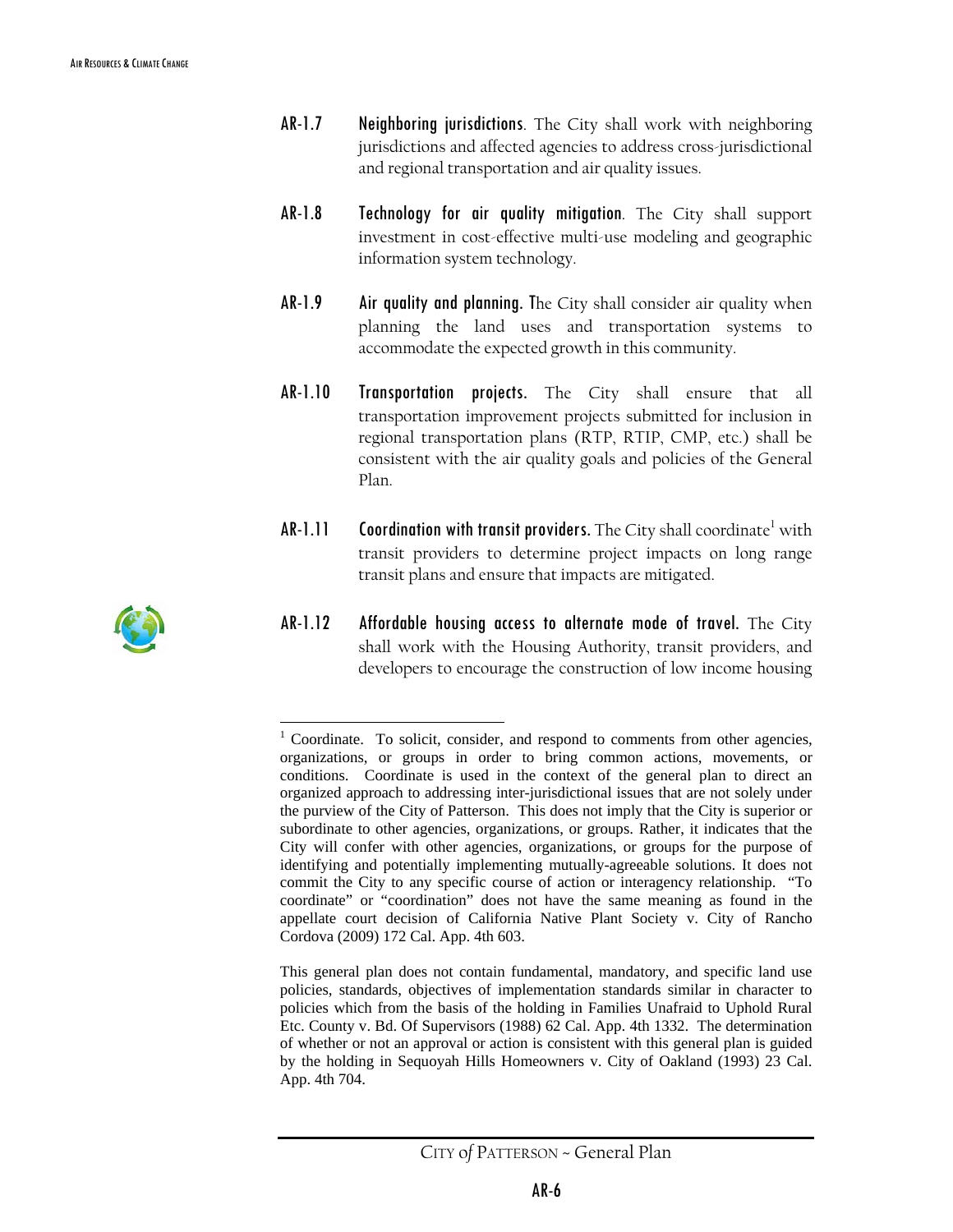developments that use transit-oriented and pedestrian-oriented design principles.

- AR-1.13 Caltrans. The City shall work with Caltrans and the Regional Transportation Planning Agency to minimize the air quality, mobility, and social impacts of large scale transportation projects on existing neighborhoods.
- AR-1.14 Public education. The City shall work to improve the public's understanding of the land use, transportation, and air quality link.
- AR-1.15 Support for education. The City shall support the efforts of local public and private groups that provide air quality education programs.

## Trip Reduction

Goal AR-2: To reduce the air quality impacts of motor vehicle use.

## **Policies**

- AR-2.1 Trip reduction programs. The City shall promote the implementation of innovative employer-based trip reduction programs for employees.
- AR-2.2 **City fleet vehicles.** The City shall consider replacing or converting conventional fuel vehicles to clean fuel vehicles as rapidly as feasible.
- AR-2.3 Teleconferencing. The City shall support the use of teleconferencing in lieu of employee travel to conferences and meetings when feasible.
- AR-2.4 Teleconferencing centers. The City shall work to establish public/private partnerships to develop satellite and neighborhood work centers for telecommuting.
- AR-2.5 **Commute reduction**. The City shall promote the expansion of employment opportunities in Patterson to reduce the volume and distance of home-to-work commute trips by motor vehicle.









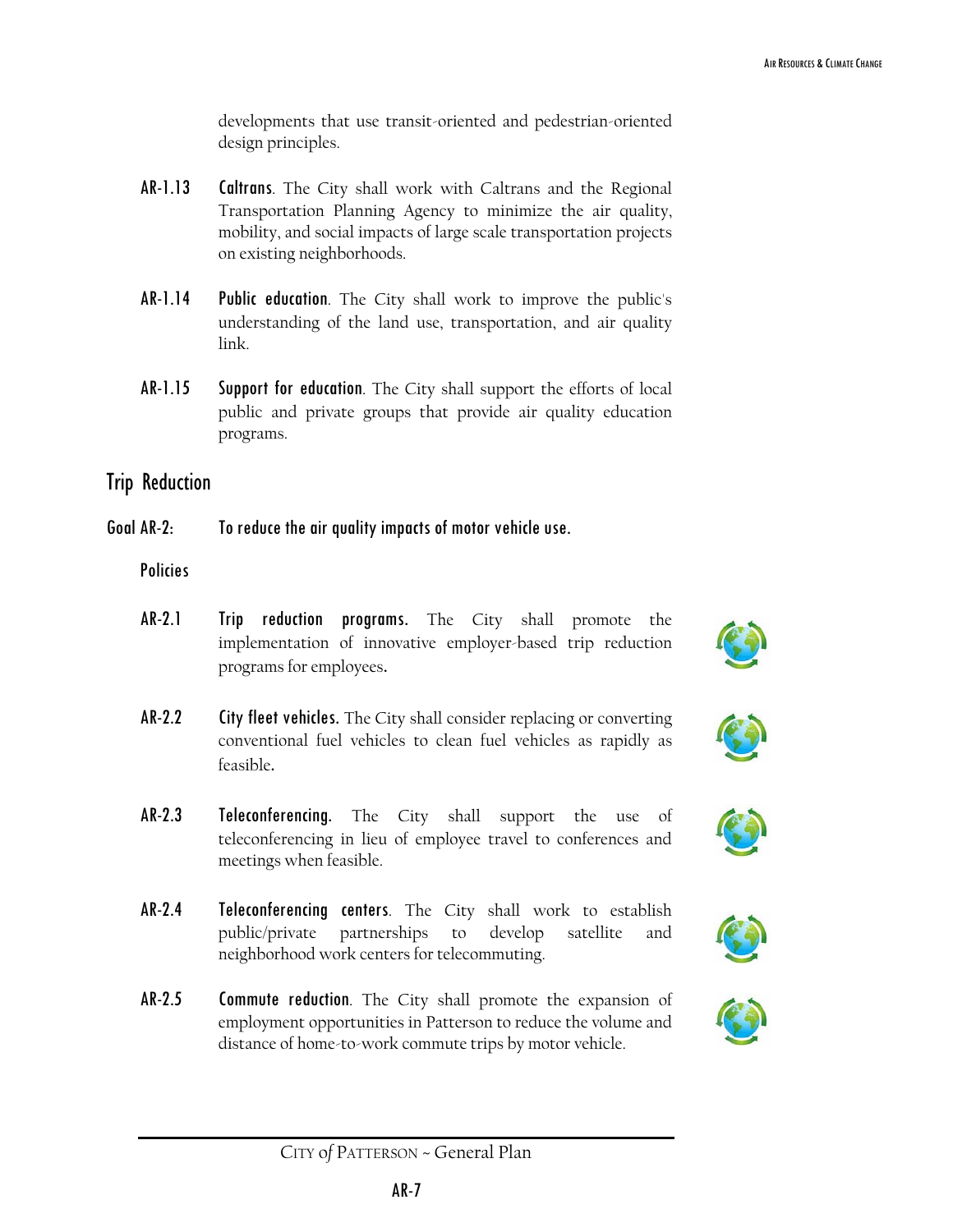## Improvements to Infrastructure

Goal AR-3: To Reduce traffic congestion and vehicle trips through more efficient infrastructure and support for trip reduction programs. Reduce the air quality impacts of motor vehicle use.

#### Policies

- AR-3.1 Priority to existing roadways. The City shall consider measures to increase the capacity of the existing road network prior to constructing more capacity (additional lanes, new freeways, etc.).
- AR-3.2 Promote alternate modes of travel. The City shall work with employers and developers to provide employees and residents with attractive, affordable transportation alternatives.
- AR-3.3 Park and Ride. The City shall plan park and ride lots at suitable locations serving long distance and local commuters.
- AR-3.4 Intersection design. Major intersections shall be designed to minimize situations (such as long vehicle delays) which can adversely affect localized air quality.

## Toxic and Hazardous Air Pollutants

Goal AR-4: Minimize exposure of the public to toxic air pollutant emissions and noxious odors from industrial, manufacturing, and processing facilities.

#### **Policies**

AR-4.1 Sensitive receptors. The City shall, to the extent practicable, separate sensitive land uses from significant sources of air pollutants or odor emissions. Sensitive land uses include, but are not limited to, those that support people or other organisms that may have a significantly increased sensitivity or exposure to air pollution by virtue of their age and health (e.g. schools, day care centers, hospitals, nursing homes), status (e.g. sensitive or endangered species), or proximity to the source. The City shall require residential development projects and projects categorized as sensitive receptors to be located an adequate distance from existing and potential sources of toxic emissions such as



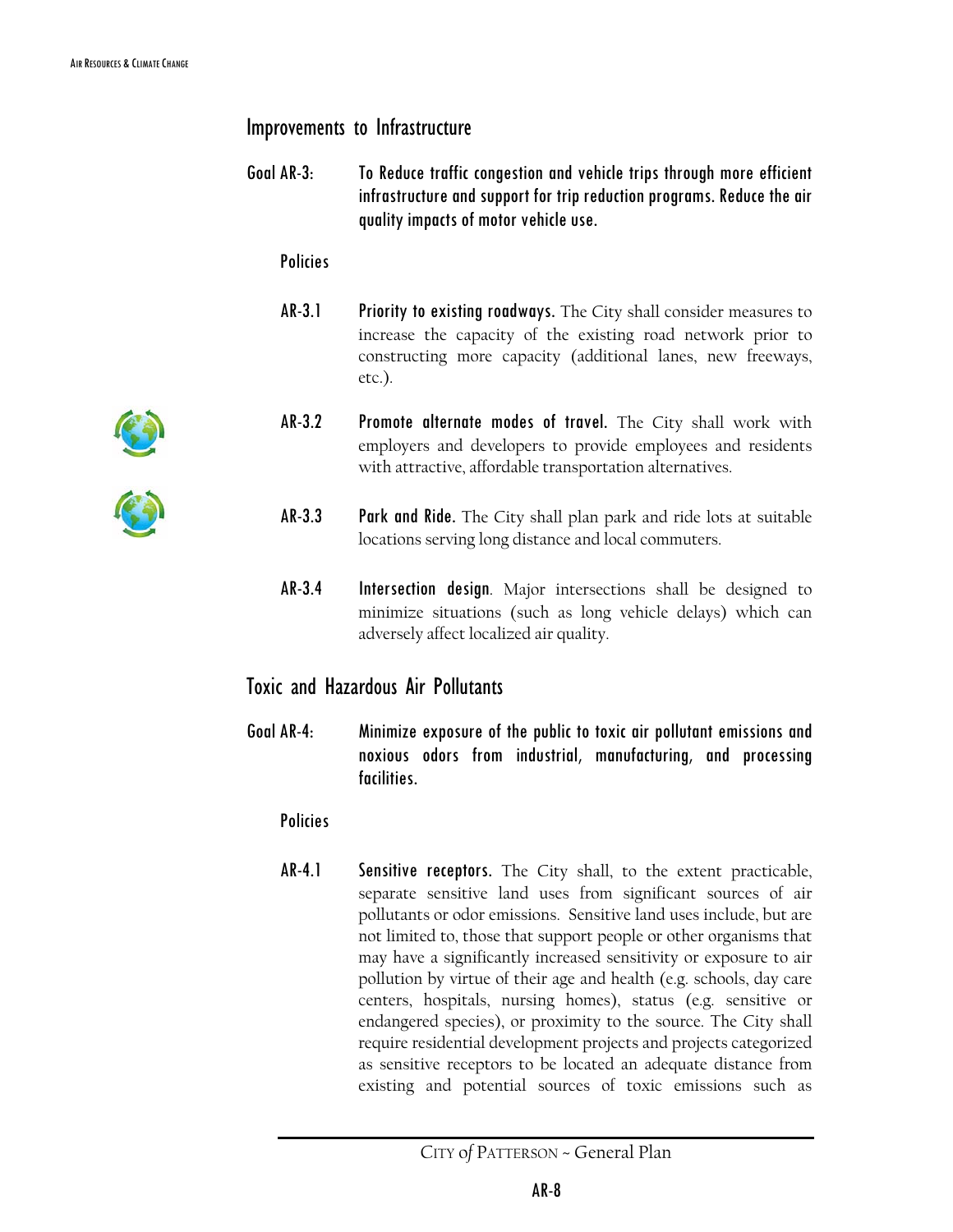freeways, major arterials, industrial sites, and hazardous material locations. For purposes of compliance with this policy, the City will be guided by the recommendations provided in the Air Quality and Land Use Handbook: A Community Health Perspective published by the California Air Resources Board.

AR-4.2 Industrial uses. The City shall notify, and coordinate with, the San Joaquin Valley Unified Air Pollution Control District when industrial developments are proposed that may adversely impact air quality. Such coordination may include, but is not limited to, providing assistance to applicants in complying with applicable air quality regulations.

## Fugitive Dust and PM10

Goal AR-5: Reduce particulate emissions from sources under the jurisdiction of the city.

#### Policies

- AR-5.1 Particulates from grading. The City shall work with the District to reduce particulate emissions from construction, grading, excavation, and demolition to the maximum extent feasible.
- AR-5.2 Roadways. The City shall require all access roads, driveways, and parking areas serving new commercial and industrial development to be constructed with materials that minimize particulate emissions and are appropriate to the scale and intensity of use.
- AR-5.3 City maintained roads. The City shall reduce PM10 emissions from City/County maintained roads to the maximum extent feasible.

## Energy Use

Goal AR-6: Reduce emissions related to energy consumption and area sources.

**Policies** 

AR-6.1 **Energy efficient design.** The City shall work with the local energy providers and developers on voluntary incentive-based programs to encourage the use of energy efficient designs and equipment.

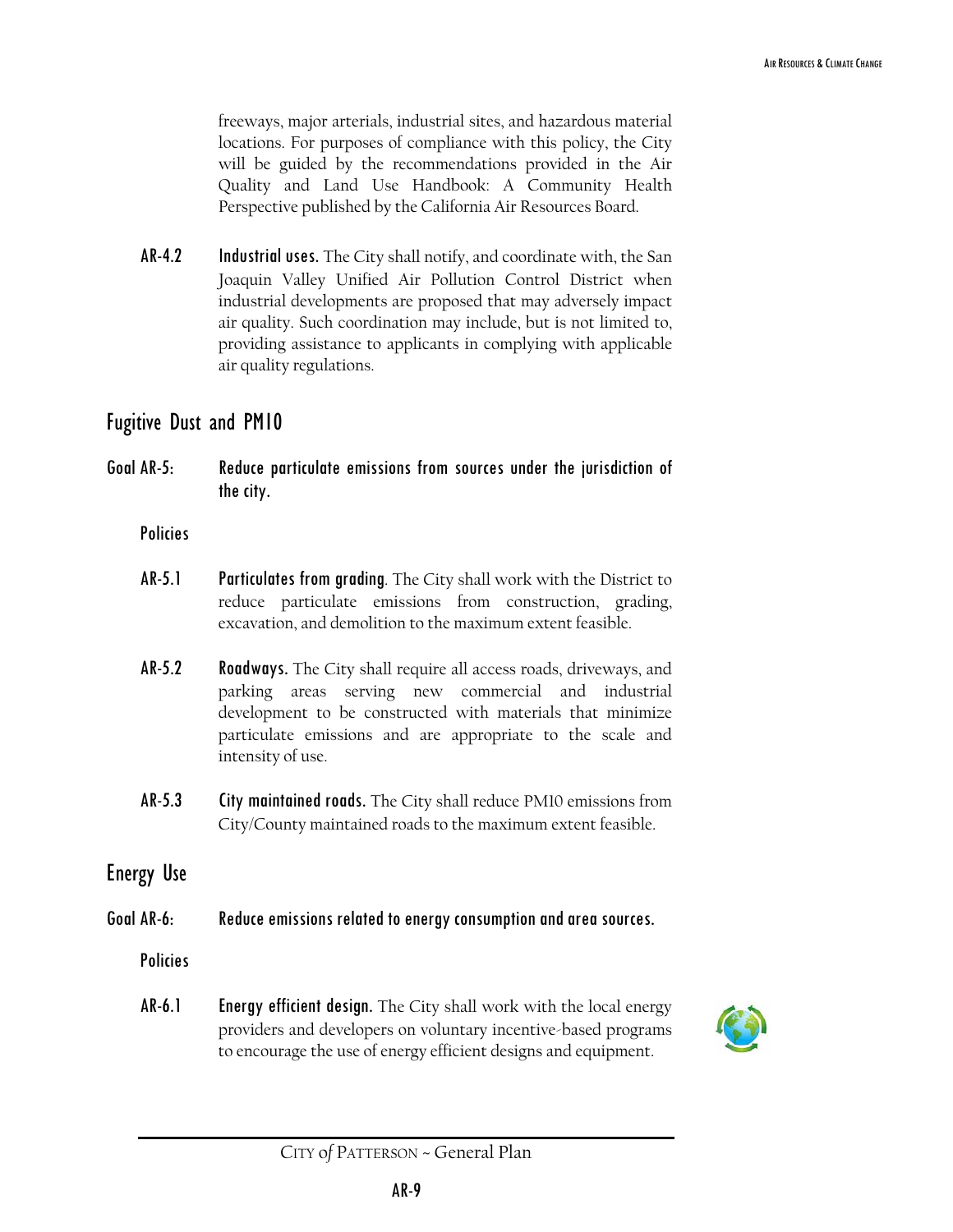

AR-6.2 Energy conservation standards. The City shall cooperate with the local building industry, utilities and the District to promote enhanced energy conservation standards for new construction.

AR-6.3 Vehicle idling reduction. The City shall implement circulation improvements that reduce vehicle idling.

# Greenhouse Gases

Goal AR-7 To reduce to the emission of greenhouse gases and to promote energy efficiency.

## **Policies**

- AR-7.1 Climute Action Plan. The City shall comply with the relevant provisions of State law (i.e. AB 32 and SB 375) to minimize the effect of citywide greenhouse gas emissions associated with buildout of the General Plan. This shall be achieved through the implementation of a Climate Action Plan.
	- AR-7.2 Greenhouse gas reduction goal. The City shall work with the Air Resources Board and the San Joaquin Valley Unified Air Pollution Control District to comply with statewide greenhouse gas reduction goals as established in the Global Warming Solutions Act of 2006 (AB 32) for 2020, and subsequent goals.
- AR-7.3 Sustainable government buildings. All new or renovated City buildings shall be designed and constructed to achieve Leadership in Energy and Environmental Design (LEED) Silver rating requirements.
	- AR-7.4 Greenhouse gas emissions from new development. The City shall implement measures to reduce the emission of greenhouse gases from new development. Such measures may include, but are not limited to, the following:
		- a. Discouraging auto-dependent patterns of development;
		- b. Promoting compact, mixed-use, pedestrian-friendly, and transit oriented development;
		- c. Promoting energy-efficient building design and site planning using either Build It Green and LEED™ Silver standards for residential and non-residential buildings, respectively; and
		- d. Working to improve the ratio of jobs to housing.





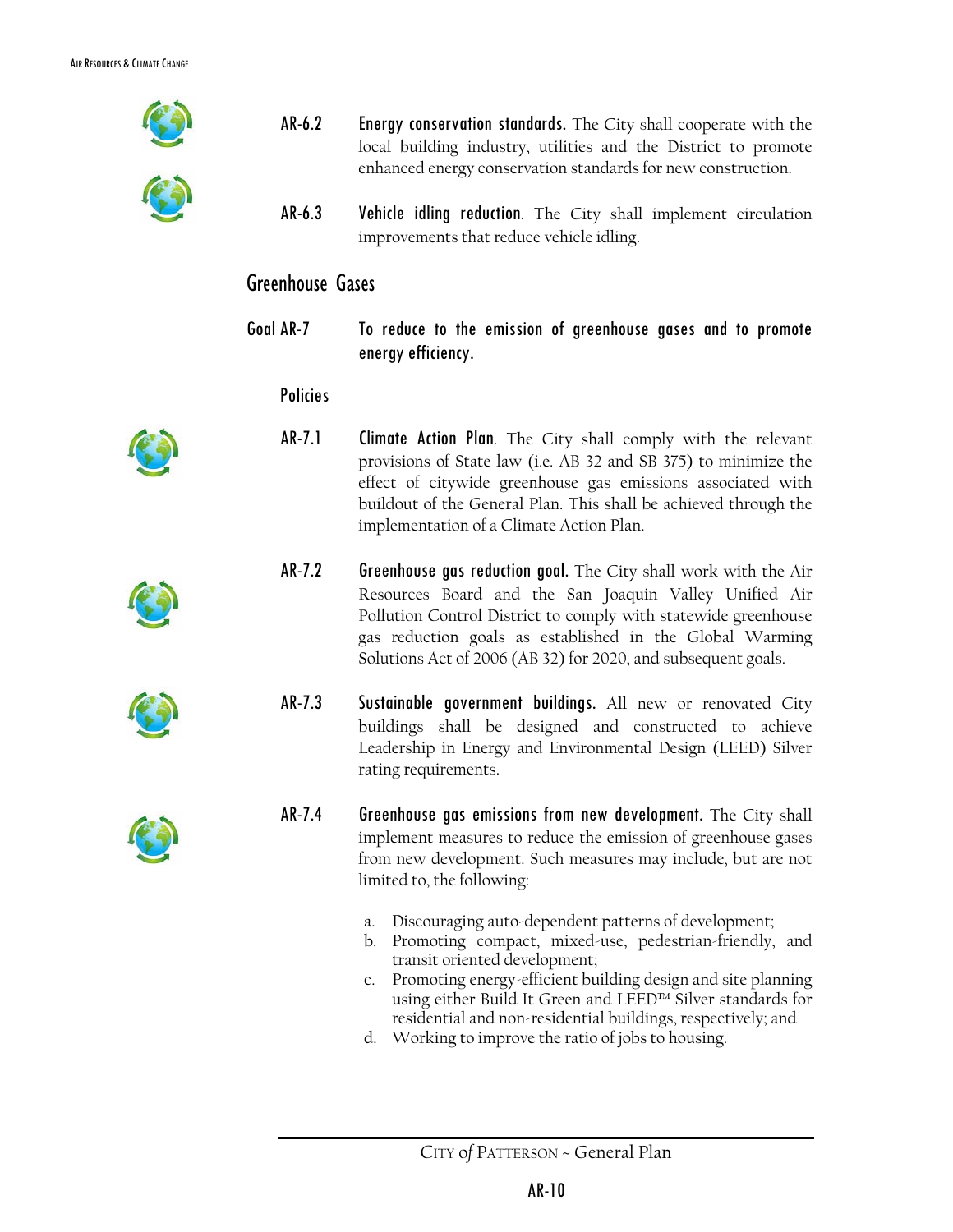AR-7.5 Passive solar heating. To the extent feasible, the City shall require the orientation of buildings to maximize passive solar heating during cool seasons, avoid solar heat gain in warm seasons, enhance natural ventilation and effective use of daylight, and to

maximize opportunities for the installation of solar panels.

- AR-7.6 Energy efficiency for low income residents. The City shall partner with community service agencies and organizations to fund energy efficient projects for low income residents. Eligible projects include but are not limited to the installation of heating, ventilation, and air-conditioning systems, lighting, water heating equipment, and insulation and weatherization.
- AR-7.7 Waived permit fees. The City shall consider waiving building permit fees for projects that make an existing home or business more energy-efficient. Eligible projects include but are not limited to the installation of solar panels, tankless water heaters, and highly energy-efficient heating, ventilation, and airconditioning systems.
- AR-7.8 Financing for energy-efficient improvements. The City shall investigate options for providing low-interest financing for energy efficient improvements and solar system installation for residents. Such financing could take the form of long-term assessments on individual property tax bills.
- AR-7.9 Environmentally responsible government purchasing. The City shall, in its purchasing of products, equipment, or services, give preference to those which reduce or eliminate indirect greenhouse gas emissions.
- AR-7.10 Life-cycle costing. The City shall incorporate the method of lifecycle costing to determine the most energy-efficient equipment and systems for its buildings and operations.
- AR-7.11 Methane recovery. The City shall investigate the implementation of a methane recovery system for its wastewater treatment plant.
- AR-7.12 Solar power for wastewater treatment plant. The City should investigate the implementation of a solar power system to help power the City's wastewater treatment plant.















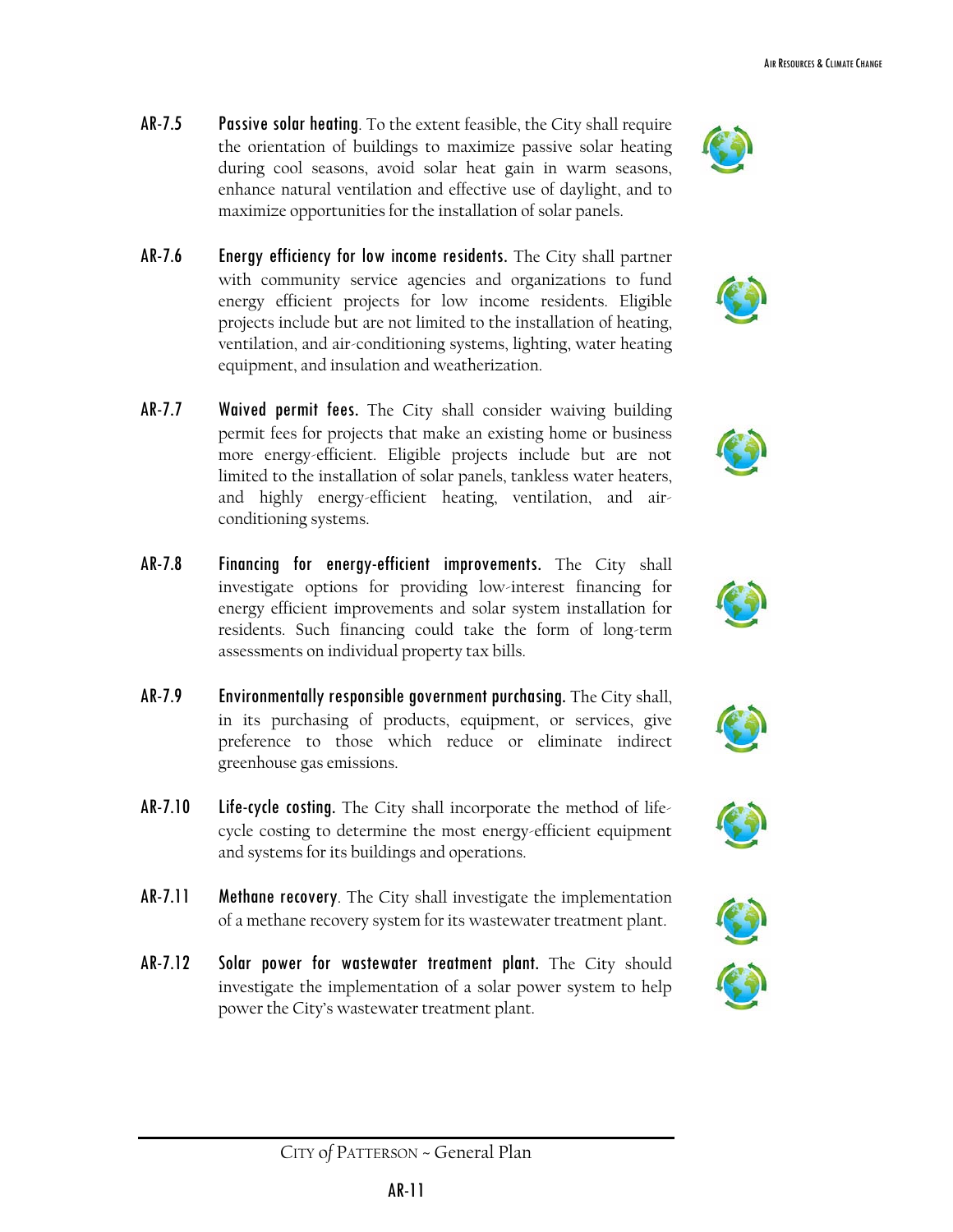| <b>Implementation Measures</b> |                                                                                                                                                                                                                                                                                                                                                                                                                                                                                                                                                                                                                                                                                                                                                                                                                                                                  |                                              |                                                |        |          |                    |                |
|--------------------------------|------------------------------------------------------------------------------------------------------------------------------------------------------------------------------------------------------------------------------------------------------------------------------------------------------------------------------------------------------------------------------------------------------------------------------------------------------------------------------------------------------------------------------------------------------------------------------------------------------------------------------------------------------------------------------------------------------------------------------------------------------------------------------------------------------------------------------------------------------------------|----------------------------------------------|------------------------------------------------|--------|----------|--------------------|----------------|
| No.                            | <b>Implementation Measure</b>                                                                                                                                                                                                                                                                                                                                                                                                                                                                                                                                                                                                                                                                                                                                                                                                                                    | Policies/<br>Goals                           | Responsibility                                 | Near - | Mid-Term | Timeframe<br>Long- | <b>Ongoing</b> |
| $AR-1$                         | The City will ensure<br>that<br>development<br>projects<br>are<br>submitted to the District<br>for CEQA comments and review<br>of air quality analysis.                                                                                                                                                                                                                                                                                                                                                                                                                                                                                                                                                                                                                                                                                                          | $AR-1.1$<br>$AR-1.2$<br>$AR-1.3$<br>$AR-1.4$ | Community<br>Development                       | Term   |          | Term               |                |
| $AR-2$                         | The City will train staff planners<br>preparing CEQA documents on<br>how to use the Guide<br>for<br>Assessing and<br>Mitigating<br>Air<br>Quality Impacts<br>guidance manual.                                                                                                                                                                                                                                                                                                                                                                                                                                                                                                                                                                                                                                                                                    | $AR-1.3$                                     | Community<br>Development                       |        |          |                    |                |
| $AR-3$                         | The City shall develop a system<br>that tracks changes in land use by<br>traffic analysis zone and work<br>with the District to perform air<br>modeling<br>emissions<br>on<br>the<br>cumulative land use changes                                                                                                                                                                                                                                                                                                                                                                                                                                                                                                                                                                                                                                                 | $AR-1.1$<br>$AR-1.2$<br>$AR-1.3$<br>$AR-1.4$ | Community<br>Development                       |        |          |                    |                |
| $AR-4$                         | The City shall audit existing<br>signalized intersections to ensure<br>that they are programmed to<br>respond to actual traffic volumes.<br>All new signalized intersections<br>must be programmed in like<br>manner.                                                                                                                                                                                                                                                                                                                                                                                                                                                                                                                                                                                                                                            | $AR-6.3$                                     | Public Works Dept.                             |        |          |                    |                |
| $AR-5$                         | The City shall, within 24 months<br>of adoption of the General Plan,<br>and<br>prepare<br>adopt<br>comprehensive Climate Action<br>Plan that includes but is not<br>limited<br>the<br>following<br>to<br>components:<br>for<br>public<br>1.<br>Strategies<br>involvement and input;<br>A baseline inventory of<br>$\overline{2}$ .<br>greenhouse gas (GhG)<br>emissions from all sources<br>within the city;<br>Emissions reduction targets<br>3.<br>and deadlines, enforceable<br>reduction<br>measures.<br>and<br>programmatic guidance for<br>individual projects to achieve<br>compliance with the Plan;<br>A program of regular review<br>4.<br>of progress toward emissions<br>reduction targets;<br>A green building program<br>5.<br>that includes adoption of an<br>ordinance which requires<br>Build It Green certification<br>for all new housing and | $AR-7.1$                                     | City Council<br>Community<br>Development Dept. |        |          |                    |                |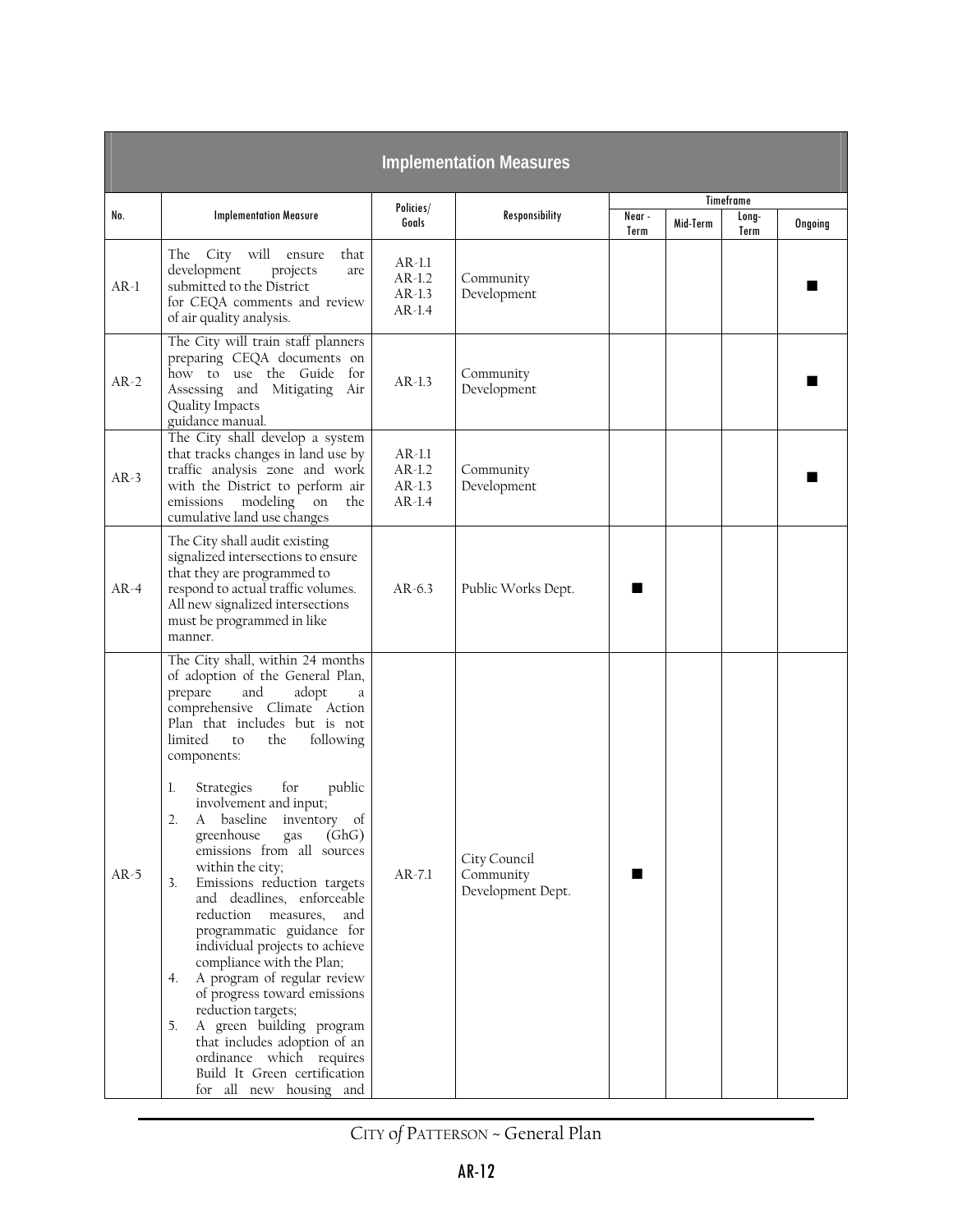| <b>Implementation Measures</b> |                                                                                                                                                                                                                                                                                                                                                                                                                                                                                                                                                                                                                                                                                                                                                                                                                                                                                                                                                                                                                                                                                                                                                                                                                                                                                                                                                                                 |                                  |                                                                                          |        |          |                    |         |  |
|--------------------------------|---------------------------------------------------------------------------------------------------------------------------------------------------------------------------------------------------------------------------------------------------------------------------------------------------------------------------------------------------------------------------------------------------------------------------------------------------------------------------------------------------------------------------------------------------------------------------------------------------------------------------------------------------------------------------------------------------------------------------------------------------------------------------------------------------------------------------------------------------------------------------------------------------------------------------------------------------------------------------------------------------------------------------------------------------------------------------------------------------------------------------------------------------------------------------------------------------------------------------------------------------------------------------------------------------------------------------------------------------------------------------------|----------------------------------|------------------------------------------------------------------------------------------|--------|----------|--------------------|---------|--|
| No.                            | <b>Implementation Measure</b>                                                                                                                                                                                                                                                                                                                                                                                                                                                                                                                                                                                                                                                                                                                                                                                                                                                                                                                                                                                                                                                                                                                                                                                                                                                                                                                                                   | Policies/<br>Goals               | Responsibility                                                                           | Near - | Mid-Term | Timeframe<br>Long- | Ongoing |  |
|                                | LEED Silver certification for<br>all non-residential buildings;<br>A renewable energy portfolio<br>6.<br>standard of 33% for both<br>investor-owned and publicly-<br>owned utilities.<br>The City shall require all of the<br>following as a condition of project<br>approval of future development<br>projects:                                                                                                                                                                                                                                                                                                                                                                                                                                                                                                                                                                                                                                                                                                                                                                                                                                                                                                                                                                                                                                                                |                                  |                                                                                          | Term   |          | Term               |         |  |
| $AR-6$                         | All disturbed areas, including<br>$\bullet$<br>storage piles, which are not<br>being actively utilized for<br>construction purposes, shall<br>be effectively stabilized of<br>dust emissions using water,<br>chemical<br>stabilizer/suppressant,<br>covered with a tarp or other<br>suitable cover or vegetative<br>ground cover.<br>All on-site unpaved roads<br>$\bullet$<br>and off-site unpaved access<br>roads shall be effectively<br>stabilized of dust emissions<br>using water or chemical<br>stabilizer/suppressant.<br>All land clearing, grubbing,<br>$\bullet$<br>scraping, excavation, land<br>leveling, grading, cut & fill,<br>and demolition activities<br>shall be effectively controlled<br>of fugitive dust emissions<br>utilizing application of water<br>or by presoaking.<br>With the demolition<br>0t<br>buildings up to six stories in<br>height, all exterior surfaces of<br>the building shall be wetted<br>during demolition.<br>When<br>materials<br>are<br>$\bullet$<br>transported<br>off-site,<br>all<br>material shall be covered, or<br>effectively wetted to limit<br>visible dust emissions, and at<br>least six inches of freeboard<br>space from the top of the<br>container<br>shall<br>be<br>maintained.<br>All operations shall limit or<br>expeditiously remove<br>the<br>accumulation of mud or dirt<br>from adjacent public streets | $AR-1.1$<br>$AR-1.3$<br>$AR-1.4$ | City Council<br>Planning Commission<br>Planning Department<br><b>Building Department</b> |        |          |                    |         |  |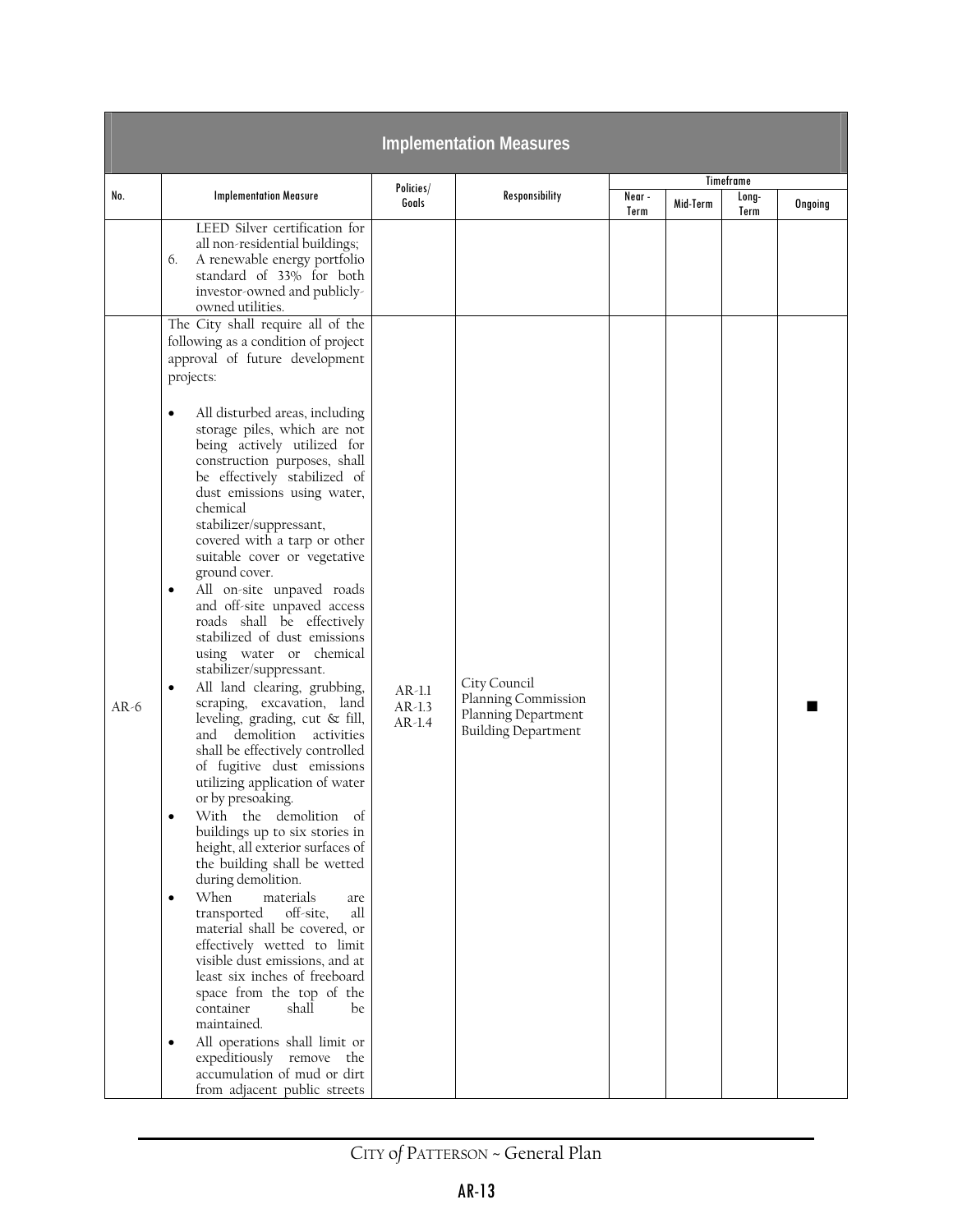| <b>Implementation Measures</b> |                |                |          |               |                |  |  |  |
|--------------------------------|----------------|----------------|----------|---------------|----------------|--|--|--|
|                                |                | Timeframe      |          |               |                |  |  |  |
| Goals                          | Responsibility | Near -<br>Term | Mid-Term | Long-<br>Term | <b>Ongoing</b> |  |  |  |
|                                |                |                |          |               |                |  |  |  |
|                                | Policies/      |                |          |               |                |  |  |  |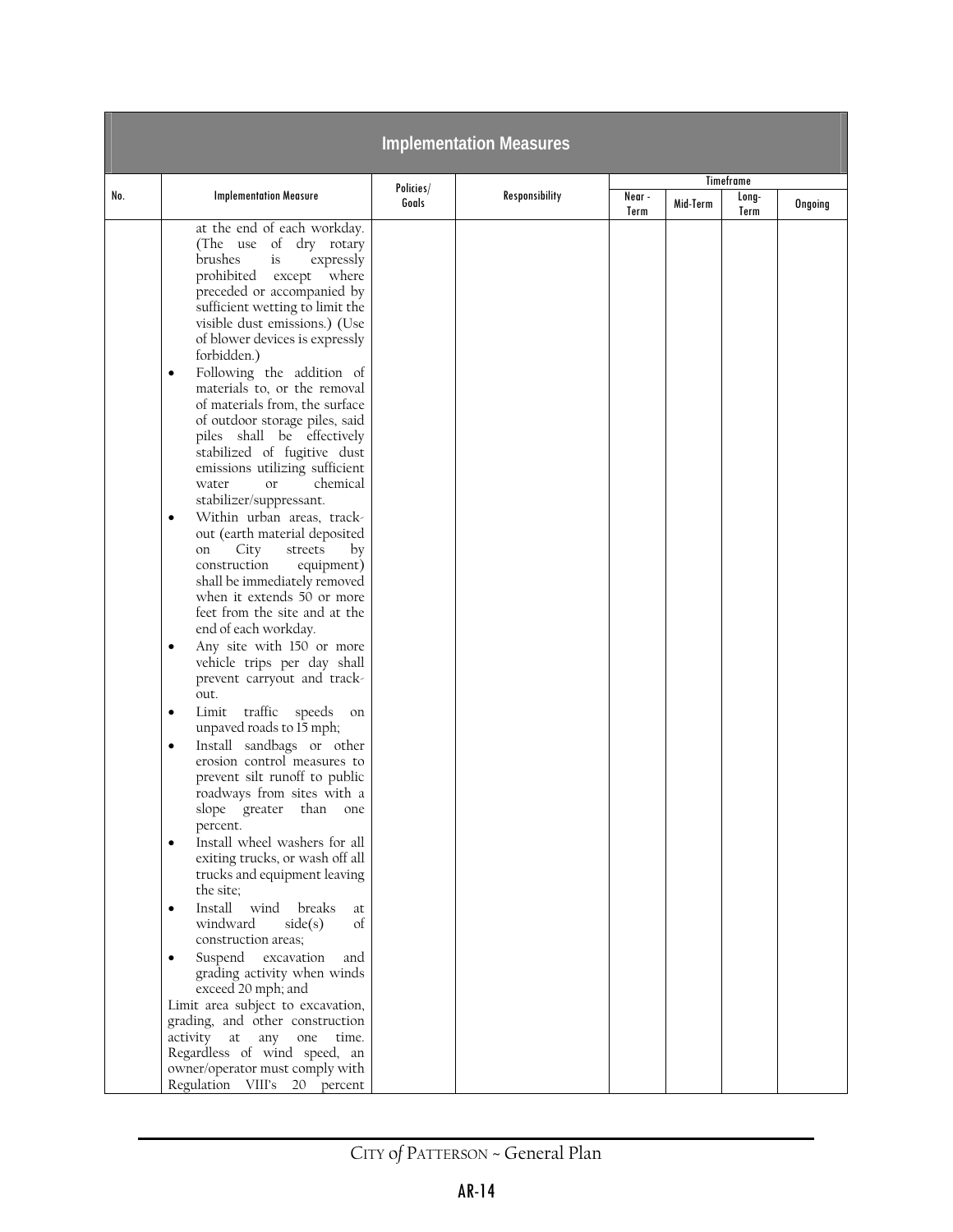| <b>Implementation Measures</b> |                                                                                                                                                                                                                                                                                                                                                                                                                                                                                                                                                                                                                                                                                                                                                                                                                                                                                                                                                                                                                                                                                                                                                                                                                                                                                                                                                                                                                                                                                                                                                                                                                                                     |                                              |                                                                                          |                |          |               |                |  |
|--------------------------------|-----------------------------------------------------------------------------------------------------------------------------------------------------------------------------------------------------------------------------------------------------------------------------------------------------------------------------------------------------------------------------------------------------------------------------------------------------------------------------------------------------------------------------------------------------------------------------------------------------------------------------------------------------------------------------------------------------------------------------------------------------------------------------------------------------------------------------------------------------------------------------------------------------------------------------------------------------------------------------------------------------------------------------------------------------------------------------------------------------------------------------------------------------------------------------------------------------------------------------------------------------------------------------------------------------------------------------------------------------------------------------------------------------------------------------------------------------------------------------------------------------------------------------------------------------------------------------------------------------------------------------------------------------|----------------------------------------------|------------------------------------------------------------------------------------------|----------------|----------|---------------|----------------|--|
|                                |                                                                                                                                                                                                                                                                                                                                                                                                                                                                                                                                                                                                                                                                                                                                                                                                                                                                                                                                                                                                                                                                                                                                                                                                                                                                                                                                                                                                                                                                                                                                                                                                                                                     | Policies/                                    |                                                                                          | Timeframe      |          |               |                |  |
| No.                            | <b>Implementation Measure</b>                                                                                                                                                                                                                                                                                                                                                                                                                                                                                                                                                                                                                                                                                                                                                                                                                                                                                                                                                                                                                                                                                                                                                                                                                                                                                                                                                                                                                                                                                                                                                                                                                       | Goals                                        | Responsibility                                                                           | Near -<br>Term | Mid-Term | Long-<br>Term | <b>Ongoing</b> |  |
| $AR-7$                         | opacity limitation.<br>The following measures shall be<br>incorporated into the design of<br>projects to be constructed within<br>the City of Patterson to minimize<br>operational emissions:<br>Bike racks shall be provided<br>a.<br>at proposed commercial land<br>uses and schools, at a<br>minimum rate of one bike<br>rack space per 20 vehicle<br>parking spaces;<br>Non-residential<br>b.<br>projects<br>should include facilities for<br>bike commuters including<br>showers,<br>lockers<br>and<br>changing space.<br>Multi-unit<br>residential<br>c.<br>projects shall include long-<br>term bike parking facilities<br>(locker, locked room or<br>standard bike rack under<br>surveillance);<br>Bike lanes (Class II) shall be<br>d.<br>provided on all arterials and<br>linked to a regional bikeway<br>network;<br>Sidewalks shall be provided<br>e.<br>on all roadways to facilitate<br>pedestrian access to land<br>uses;<br>f.<br>roads<br><b>New</b><br>and<br>major<br>roadway improvements shall<br>provide adequate roadway<br>widths<br>safely<br>to<br>accommodate<br>buses<br>and<br>provide bus turn-outs and<br>shelters as needed to serve<br>proposed commercial<br>and<br>industrial land uses, and<br>schools;<br>Commercial projects shall<br>g.<br>consider charging for parking<br>(if determined to be feasible<br>by the City Council) to<br>entice use of the transit<br>system;<br>Parking lots shall provide<br>h.<br>pedestrian pathways that<br>connect to transit facilities;<br>Facilities for charging electric<br>i.<br>vehicles shall should be<br>provided as an amenity for<br>residential land uses; | $AR-1.1$<br>$AR-1.3$<br>$AR-1.4$<br>$AR-3.2$ | City Council<br>Planning Commission<br>Planning Department<br><b>Building Department</b> |                |          |               |                |  |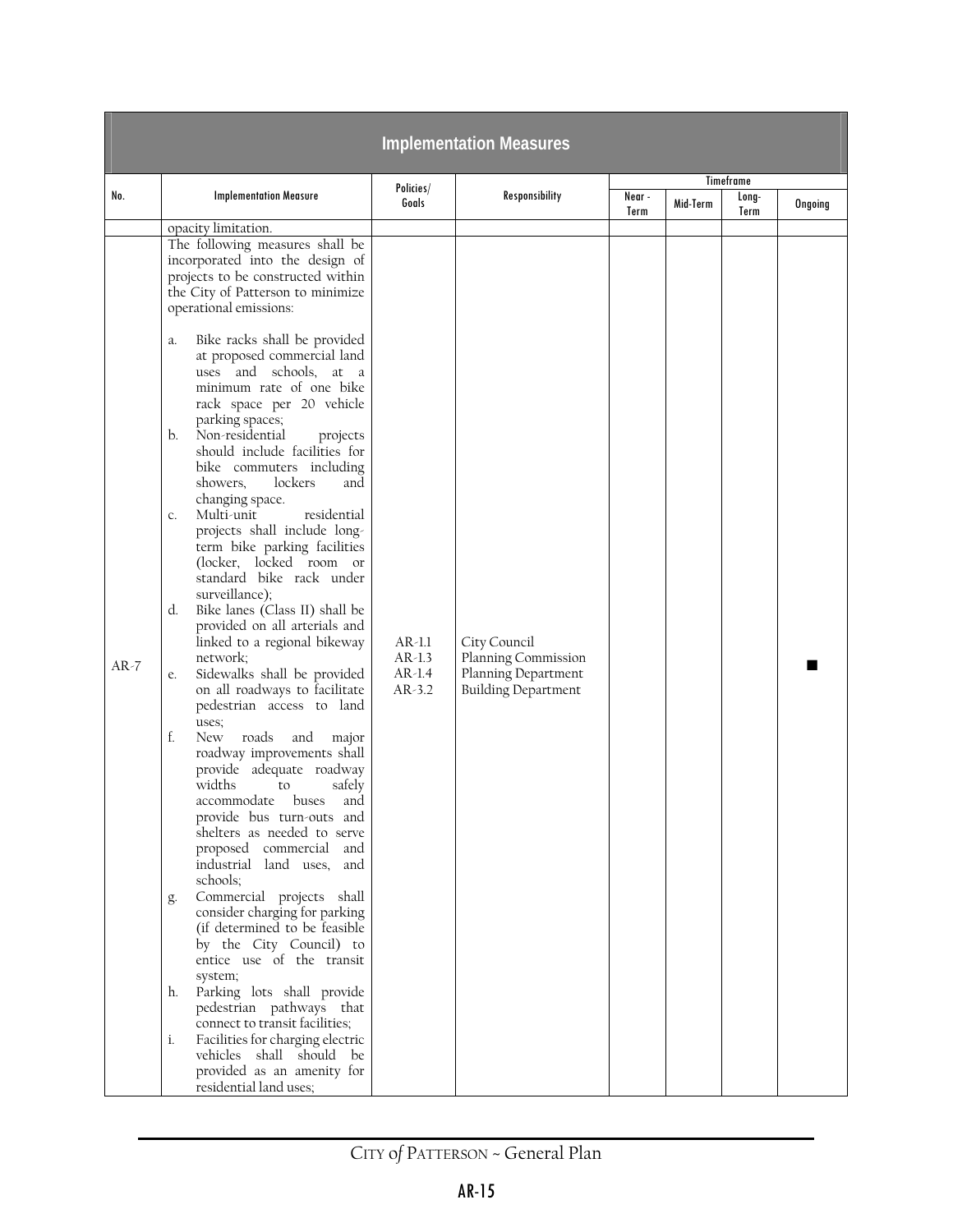| <b>Implementation Measures</b> |                                                                                                                                                                                                                                                                                                                                                                                                                                                                                                                                                                                                                                                                                                                                                                                                                                                                                                                                                                                      |                                                          |                                                                                          |        |          |                    |         |
|--------------------------------|--------------------------------------------------------------------------------------------------------------------------------------------------------------------------------------------------------------------------------------------------------------------------------------------------------------------------------------------------------------------------------------------------------------------------------------------------------------------------------------------------------------------------------------------------------------------------------------------------------------------------------------------------------------------------------------------------------------------------------------------------------------------------------------------------------------------------------------------------------------------------------------------------------------------------------------------------------------------------------------|----------------------------------------------------------|------------------------------------------------------------------------------------------|--------|----------|--------------------|---------|
| No.                            | <b>Implementation Measure</b>                                                                                                                                                                                                                                                                                                                                                                                                                                                                                                                                                                                                                                                                                                                                                                                                                                                                                                                                                        | Policies/<br>Goals                                       | Responsibility                                                                           | Near - | Mid-Term | Timeframe<br>Long- | Ongoing |
|                                | Electrical outlets shall be<br>j.<br>provided to facilitate use of<br>electrical<br>landscape<br>maintenance equipment;<br>Residential units shall be<br>k.<br>pre-wired<br>with<br>internet<br>cables/lines<br>facilitate<br>to<br>telecommuting;<br>Wood-burning heaters and<br>1.<br>fireplaces shall be prohibited;<br>and<br>Energy<br>conservation<br>m.<br>shall<br>be<br>measures<br>implemented to exceed Title<br>24 requirements, and may<br>include reflective roofing<br>materials, energy efficient<br>lighting, appliances, heating<br>and cooling systems, use of<br>natural lighting (skylights or<br>solar tubes), and use of<br>awnings and overhangs.                                                                                                                                                                                                                                                                                                            |                                                          |                                                                                          | Term   |          | Term               |         |
| $AR-8$                         | The following measures shall be<br>required as a condition of approval<br>for development projects with the<br>potential to have adverse air<br>quality impacts to sensitive land<br>uses:<br>Maintain a minimum 500<br>п<br>foot<br>separation<br>between<br>sensitive land uses and the<br>Interstate 5 freeway;<br>Maintain a minimum 1,000<br>п<br>foot<br>separation<br>between<br>sensitive land uses and major<br>rail yards;<br>$\blacksquare$<br>Maintain a minimum 1,000<br>separation<br>foot<br>between<br>sensitive land uses and major<br>distribution centers (more<br>than 100 trucks per day);<br>Maintain a minimum 300<br>٠<br>separation<br>foot<br>between<br>sensitive land uses and dry<br>cleaning operations (500 feet<br>for operations with two or<br>more machines); and<br>Maintain a minimum 50 foot<br>$\blacksquare$<br>separation between sensitive<br>land uses<br>and<br>gasoline<br>dispensing facilities (300 feet<br>if throughput exceeds 3.6 | $AR-1.3$<br>$AR-1.4$<br>$AR-1.5$<br>$AR-4.1$<br>$AR-4.2$ | City Council<br>Planning Commission<br>Planning Department<br><b>Building Department</b> |        |          |                    |         |